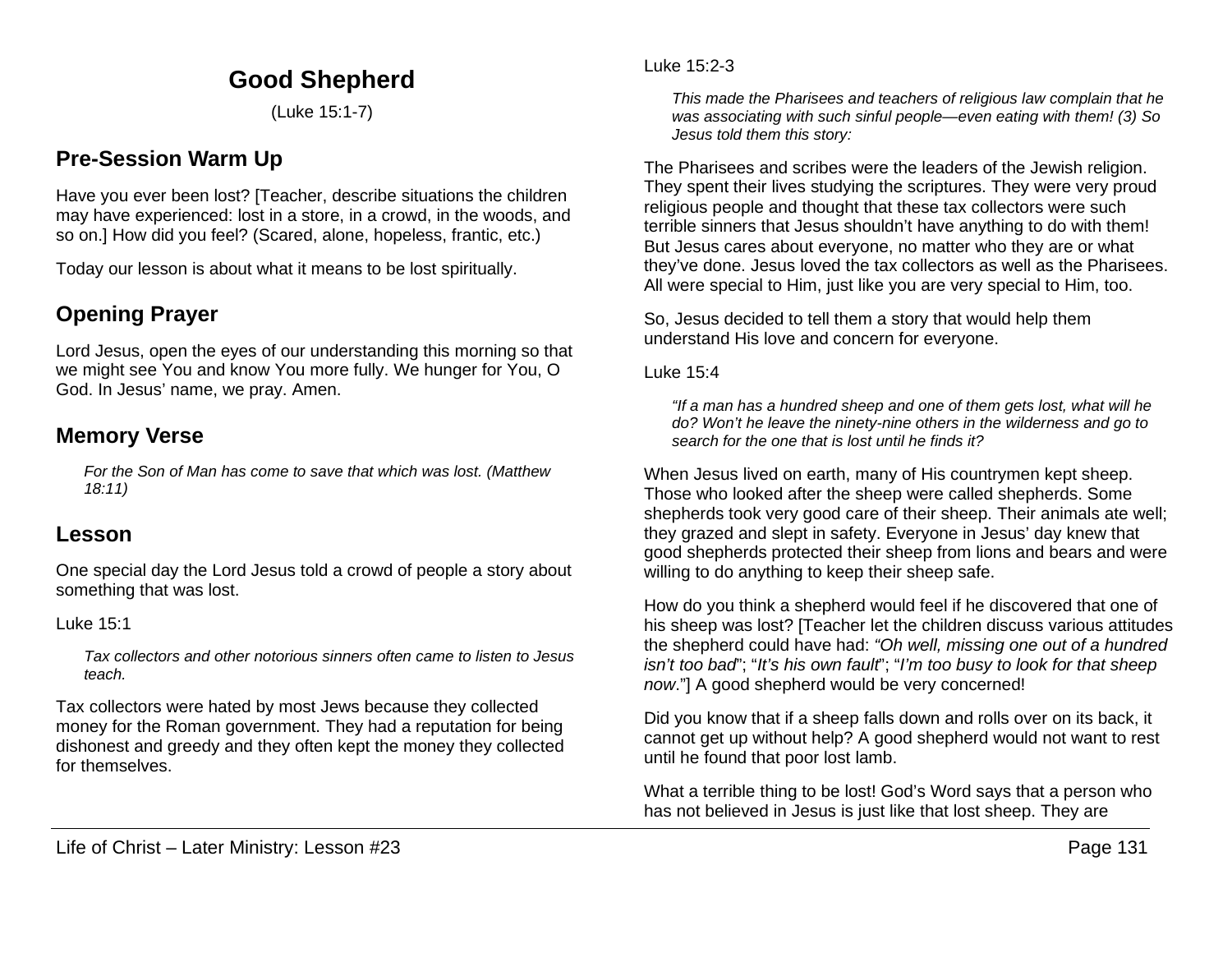spiritually lost. Being spiritually lost is a very serious problem. Without Jesus you cannot enjoy God's help in this life or go to heaven after we die.

Even after we have believed in Jesus and have become Born Again, we still do naughty things, don't we? Sin still separates us from the Good Shepherd, the Lord Jesus. God's Word says, "*All we like sheep have gone astray; we have turned, everyone, to his own way*" (Isaiah 53:6). You and I go our own way by doing wrong things. Can you think of ways you have made some unwise choices and gone your own way? [Teacher, let the children respond.]

We do wrong things because we were born with a "want to" to have our own way. The Lord Jesus, the Good Shepherd, wants to save you from being lost in your sin. He wants to protect us from Satan, God's enemy, and to care for our needs. But like this one sheep who strayed from the shepherd's care, you and I were lost without Him.

In the story Jesus was telling the Pharisees and scribes, the shepherd immediately searched for the lost sheep, because he was a good shepherd. This is a wonderful picture of what the Lord Jesus did for you and me. Jesus left His beautiful, perfect home in heaven and came to this sinful earth to take the punishment for all the times you and I have gone our own ways.

Jesus willingly gave His life's blood for you and for me. Jesus, the Good Shepherd, wanted to save us from being lost in our sin. He provided a way for us to be under His protection and care like a shepherd watching over his lambs.

Luke 15:5

*And when he has found it, he will joyfully carry it home on his shoulders.*

After diligently seeking, the loving shepherd finally found the sheep that was lost and brought him to the safety of the fold.

Luke 15:6

*When he arrives, he will call together his friends and neighbors, saying, 'Rejoice with me because I have found my lost sheep.'*

Overjoyed, the shepherd called his friends and neighbors to celebrate his finding of the one that was lost.

Luke 15:7

*In the same way, there is more joy in heaven over one lost sinner who repents and returns to God than over ninety-nine others who are righteous and haven't strayed away!*

Looking into the faces of the Pharisees and tax collectors, Jesus told of the joyful celebration in heaven *"over one sinner who repents* [turns from his own way] *and comes to Jesus*."

The Pharisees and scribes never seemed to change their attitude towards the tax collectors; but much worse, they never believed in the Lord Jesus as their "Good Shepherd." The Lord Jesus, wants to save each and every one of us from being lost in our sins. He willing died to take the punishment for our sins. He laid down His life for you and for me.

Let's bow our heads thank Him for what He's done for us.

## **Closing Prayer**

Dear Lord Jesus, thank You for Your loving care and protection. You are like a Good Shepherd to us and we are like your little lambs. Thank You that when we were lost in our sins, You came and found us and brought us into Your sheep fold, so now we are one of Your sheep. I pray that You will continue to watch over us and keep us from straying away from Your protection. In Your name, we pray. Amen.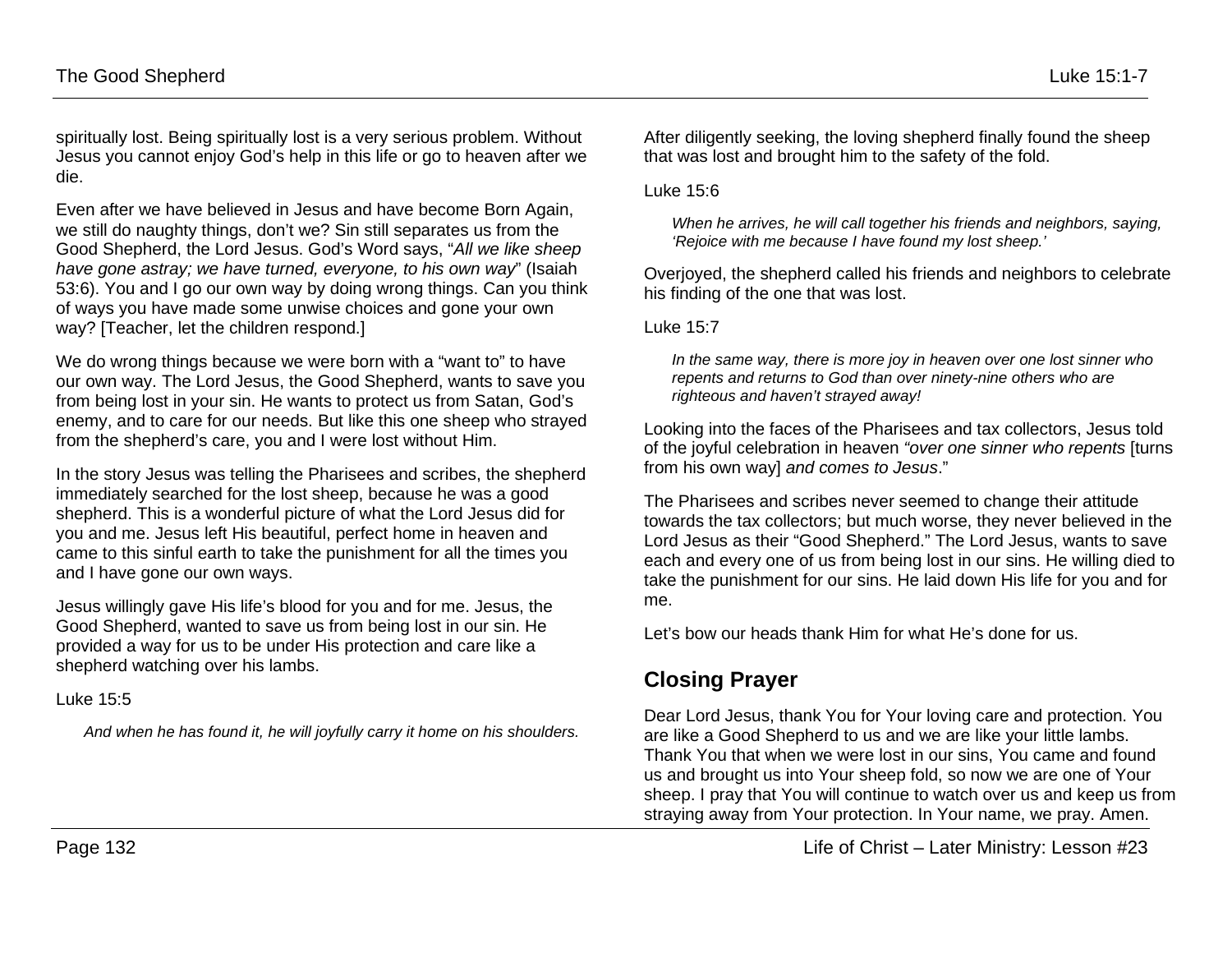### **Learning Activities**

### **Craft Corner**

#### *Lamb Craft*

#### Materials:

- poster board
- black crepe paper
- 2 spring style clothespins
- black and red markers
- paste or glue

### Directions:

- 1. Cut the lamb's body from poster board, using the pattern that follows.
- 2. Use a red marker to color the lamb's mouth.
- 3. Use a black marker to color both clothespins and to outline the lamb's facial features.
- 4. Cut the crepe paper into 1" squares. Wad each square in a loose ball. (You will need about 50 squares.)
- 5. Cover the lamb's body (but not the face) with paste or glue. Attach the crepe paper balls to resemble black wool.
- 6. Clip the black clothespins to the bottom of the lamb so he can stand alone.



### **Game Center**

Use the following review questions in a game of your choice:

- 1. Why did the Jews hate tax collectors? (They collected money for the Roman government and they were often dishonest and greedy.)
- 2. Who were the Pharisees and scribes? (They were the Jewish religious leaders who were proud and haughty.)
- 3. Why did Jesus tell the crowd the story of the lost sheep? (To help them understand His love and concern for everyone.)
- 4. How do you think a good shepherd would feel if he discovered that one of his sheep was lost? (Concerned.)
- 5. Spiritually, who is like a lost sheep? (A person that hasn't asked Jesus to forgive them of their sins.)
- 6. If you are spiritually lost what don't you get to do? (Go to heaven when you die.)
- 7. What does sin do to us? (It separates us from God.)
- 8. How is Jesus like a Good Shepherd? (He was willing to even lay down His life for us so that we could be found spiritually.)
- 9. What did the shepherd in the story do after he found the one lost sheep? (He called his friends and neighbors to celebrate.)
- 10. Where is the celebration when a lost sinner comes to Jesus? (In heaven!)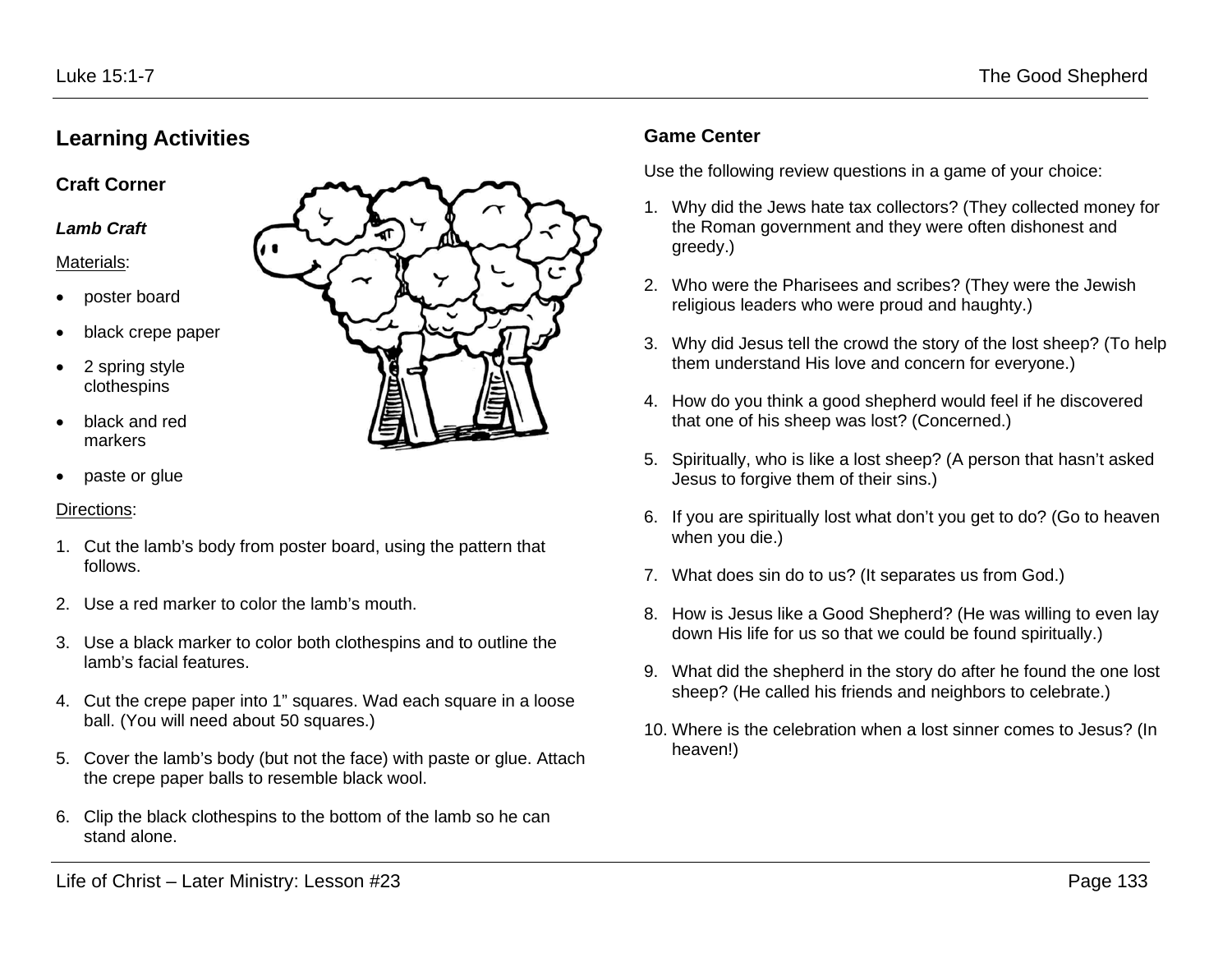